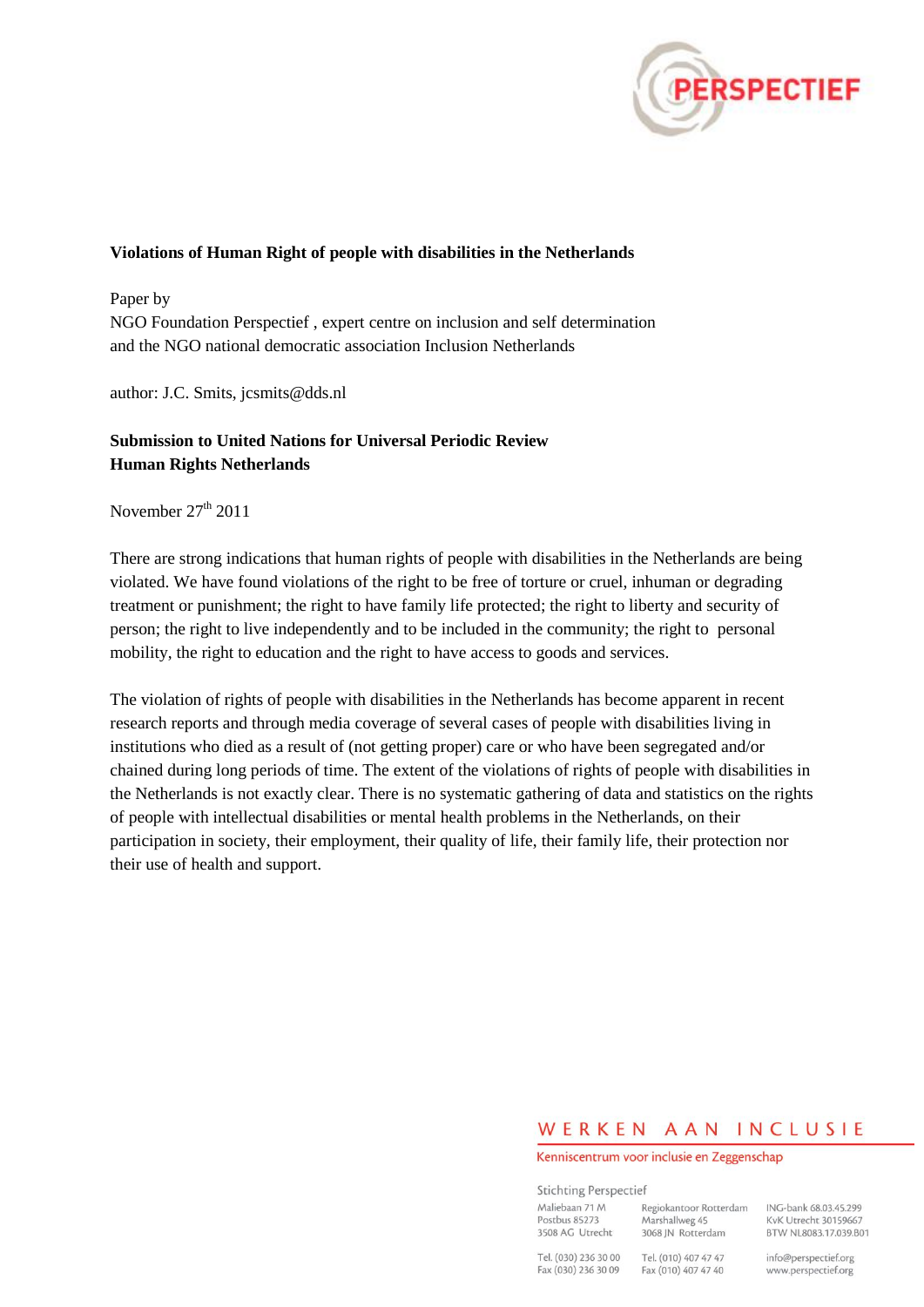

In this report we provide a brief summary of data that Foundation Perspectief collected, commissioned by the Fundamental Rights Agency in Vienna<sup>1</sup>, on the rights of people with intellectual disabilities and mental health problems. Other sources are data collected by the ANED network<sup>2</sup> and the Dutch Coalition for Inclusion<sup>3</sup>. For this report we have taken the UN Convention on the Rights of Persons with Disabilities and the UN Covenant on Civil and Political Rights as the relevant framework in order to assess whether rights of people with disabilities in the Netherlands are violated.

The Netherlands signed the UN CRPD on 30 March 2007 in New York. Although ratification is not due before 2012, signing the UN CRPD means that the Dutch Government accepts the Convention. Furthermore, in the opinion of the Dutch Government, the UN CRPD offer no new rights but it ensures that existing human rights are to be made particular for people with disabilities. The minister of Foreign affairs wrote in a letter to parliament: "The Convention offers no new rights but aims to ensure that people with disabilities enjoy, on an equal footing with other people, the universal human rights and aims their equal participation in society."<sup>4</sup> According to this view the Rights of the UN CRPD are accepted in the Netherlands although the way they should be implemented has not yet been made explicit because ratification is still due<sup>5</sup>.

## **The right to be free of torture or cruel, inhuman or degrading treatment or punishment, security of person**

Article 14 and 15 of the UN Convention on the Rights of Persons with Disabilities and art 7 of the UN Covenant on Civil and Political Rights grant the right to be free of torture or cruel inhuman or degrading treatment or punishment. For the Netherlands we can report the following.

Several incidents were reported about people with disabilities living in residential care institutions, indicating violations of their right to be free of inhuman or degrading treatment. We refer to some cases that were mentioned in general media: the case of Brandon  $(2010)^6$ , a young man who was secluded and chained to a wall in his room in an institution "s Heerenloo for over a year; the case of Raymond  $(2011)^7$ , a men with mental health problems who died in psychiatric hospital Dimence in his seclusion cell after several refusals by a series of doctors to treat his injuries; the case of Maljaars  $(2008)^8$  who suffocated in his seclusion cell in a psychiatric hospital in Amsterdam while being left

 $^1$  Anna van der Zwan, Jose Smits, 2012 to be published as part of the Research Project on the Rights of People with Intellectual Disabilities and People with Mental Health Problems. website[: http://fra.europa.eu/fraWebsite/attachments/disability-factsheet\\_EN.pdf](http://fra.europa.eu/fraWebsite/attachments/disability-factsheet_EN.pdf) <sup>2</sup> ANED, Academic Network European Disability Experts: www.disability-europe.net

<sup>&</sup>lt;sup>3</sup> M. Schuurman, Tekenen en dan...?, Coalitie voor Inclusie 2010. ISBN 9789081704212 and J.C. Smits Samen leren, Coalitie voor Inclusie 2010, ISBN9789081704236[: www.coalitievoorinclusie.nl](http://www.coalitievoorinclusie.nl/)

<sup>&</sup>lt;sup>4</sup> Ministry of Foreign Affairs (2007). Letter to parliament on the implementation of the UN Convention on the Rights of People with Disabilities, May 3th 2007.

<sup>&</sup>lt;sup>5 ]</sup> M. Schuurman: Tekenen en dan...?2010 [www.CoalitievoorInclusie.nl](http://www.coalitievoorinclusie.nl/) ISBN 9789081704212

 $<sup>6</sup>$  [www.eo.nl](http://www.eo.nl/) 18 januari 2010</sup>

[www.eo.nl,](http://www.eo.nl/) november 2011

<sup>8</sup> Dood in isoleercel: het Parool, september 2008:

<http://www.parool.nl/parool/nl/4/AMSTERDAM/article/detail/33199/2008/09/20/Koppen-rollen-na-dood-in-isoleercel.dhtml>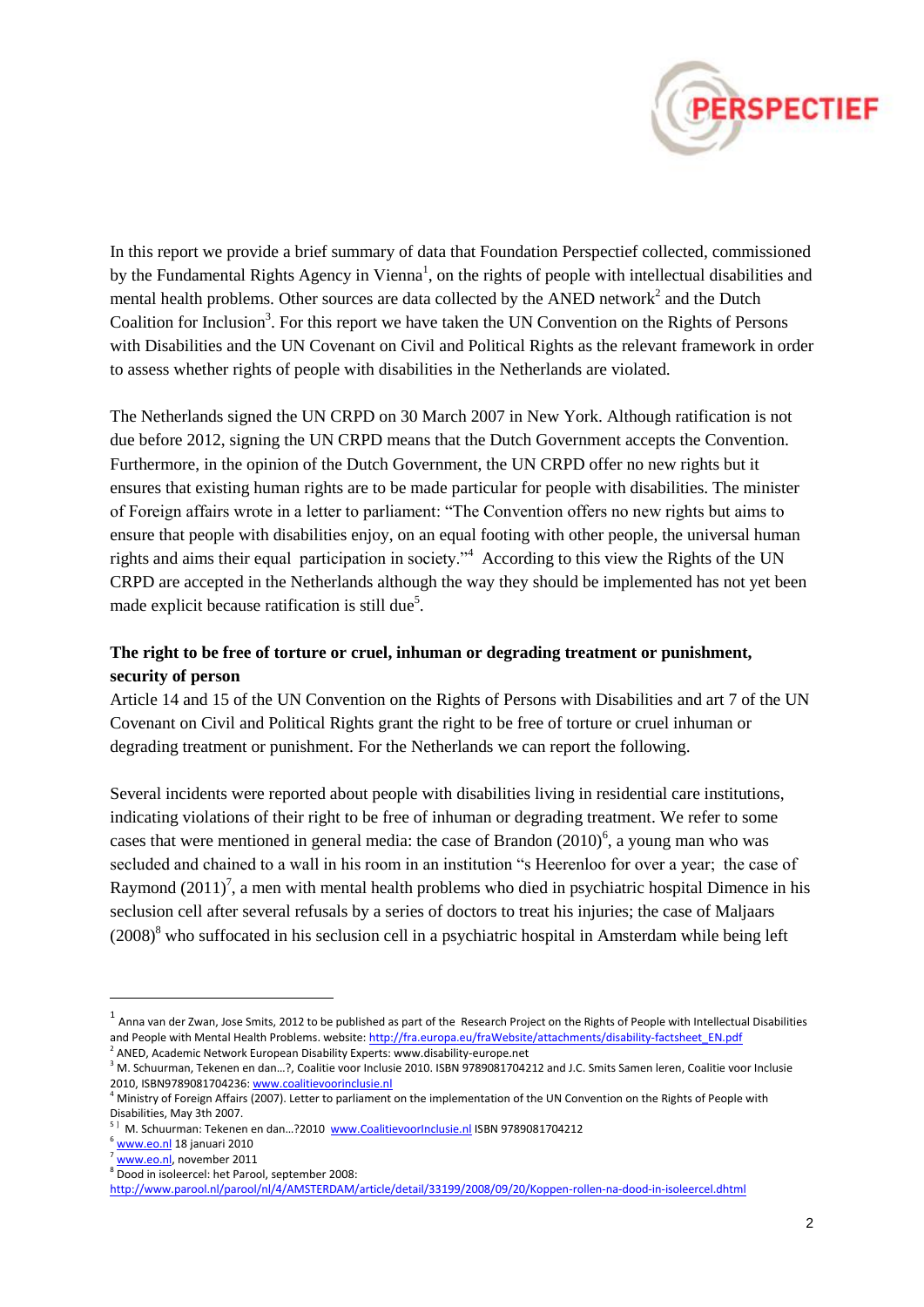

alone; and media coverage of several cases<sup>9</sup> of serious neglect of people living in residential care in Amsterdam.

These incidents are the top of the iceberg, is our conclusion based on reports of the Dutch Health Care Inspectorate<sup>10</sup>, reports on quality of care in institutions by Stichting Perspectief and a formal evaluation of the Psychiatric Hospitals Compulsory Admissions Act (Dutch acronym BOPZ) by Landeweer.<sup>11</sup> Deaths of patients, serious neglect and degrading treatment are regular. The Health Inspectorate has noted that these cases could be prevented if care institutions would change their treatment policies but not all institutions are willing or able to change their policies. These conclusions are based on the following:

Landeweer e.a.  $^{12}$  describes in the evaluation report of the Psychiatric Hospitals Compulsory Admissions Act that in 2005 17.000 people with mental health problems or intellectual disabilities were forcibly admitted in institutions and were subject to coercive measures. This number of 17.000 was double that of the number in 2000. The number of imposed coercive treatment was 31% higher than in 2000. Landeweer could find no clear explanation of the increase. The report notes differences in the numbers per regions, again without a clear explanation. Landeweer also noted that institutions do not report each forced admission and each applied coercive measure such as segregation, to the Heath Care Inspectorate although reporting is obliged.

A report<sup>13</sup> of the Health Care Inspectorate confirms the findings of Landeweer. According to the Health Care Inspectorate 20% of people living in residential care institutions are regularly locked up in their room at night, 30% are subject to forced medication to keep them calm and 12 % are regularly tied to their bed at night. During the period June 2007 – May 2008, 7 people died of suffocation in their bed ties. This was regarded as unusually high by the Health care Inspectorate as the average death toll of these ties is two a year. The Inspectorate notes considerable differences between comparable institutions. In some such restrictive measures are not applied, in others more than average.

Noorthoorn e.a.<sup>14</sup> collected information on the application of restrictive measures in 23 psychiatric hospitals in an investigation commissioned by the ministry of Health, Welfare and Sport on the effect of policies on reducing restrictive measures. Noorthoorn reports a decline of 17% of total seclusions

Psychiatrische ziekenhuizen. Den Haag, Ministerie van Volksgezondheid, Welzijn en Sport.

http://www.rijksoverheid.nl/documenten-en-publicaties/rapporten/2007/05/02/dwangtoepassing-binnen-de-instelling.html<br><sup>13</sup> JCZ (2009), Zers vees vrijheid: terusdringen van vrijheidsbenerkende mestegelen kan en meet. Den Hee IGZ (2008), Zorg voor vrijheid: terugdringen van vrijheidsbeperkende maatregelen kan en moet. Den Haag, IGZ.

<sup>&</sup>lt;sup>9</sup> Het Parool 23 januari 2010: Gehandicapten De Meyboom verwaarloosd en berichtenreeks 2010 over Cordaan en Osira groep <sup>10</sup> IGZ, Inspectie voor de Gezondheidszorg (2008). Zorg voor vrijheid: terugdringen van vrijheidsbeperkende maatregelen kan en moet. Den Haag, IGZ

<sup>11</sup> Drs. E.G.M. Landeweer e.a. 2007. *Dwangtoepassing binnen instelling*, *(*Coercive treatment within institutions. Third evaluation of the BOPZ*.). Derde evaluatie van de Wet Bijzondere Opnemingen Psychiatrische ziekenhuizen. The Hague, Ministry of Halth, Welfare and Sport.* <http://www.rijksoverheid.nl/documenten-en-publicaties/rapporten/2007/05/02/dwangtoepassing-binnen-de-instelling.html>  $^{12}$  Drs. E.G.M. Landeweer e.a. 2007. Dwangtoepassing binnen instelling, Derde evaluatie van de Wet Bijzondere Opnemingen

<sup>&</sup>lt;sup>14</sup> E. Noorthoorn e.a.(2010): Drie jaar argus, Rapportage over toegepaste vrijheidsbeperkende maatregelen in 2007-2009. Amersfoort, GGZ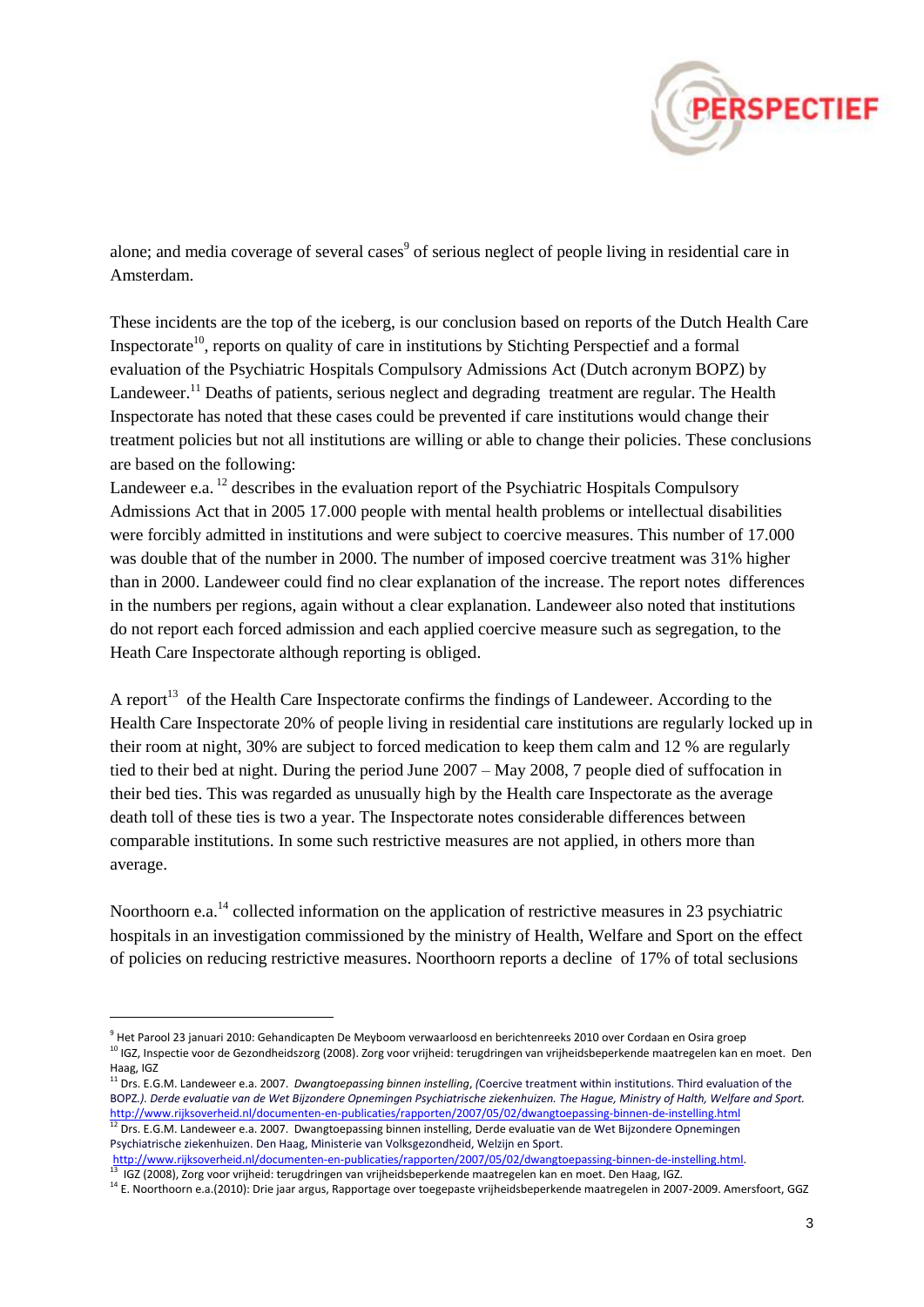

and 20 % decline of the numbers of total hours spend in seclusion cells by patients. In another report<sup>15</sup> Noorthoorn e.a. concluded that 1 in every 4 patients in Dutch psychiatric hospitals spends a period of on average 16 days in an isolation room. Frequency and duration of seclusion periods of patients in psychiatric hospitals is longer than in surrounding European countries.

A report on the prevention of seclusion by the Health Care Inspectorate  $(2008)^{16}$  states that in one third of psychiatric hospitals it is regular practice to systematically prevent seclusions of new patients on the day of arrival. In one third of hospitals recommendations by the Inspectorate to prevent seclusion were sometimes followed and sometimes not followed. One third of the hospitals ignored the recommendations of the Inspectorate to prevent seclusion.

The minister of Health, Welfare and Sport wrote in a letter to Parliament<sup>17</sup> that 151 persons with disabilities were kept in seclusion for over a year during the period 2004-2008.

Perspectief found the following<sup>18</sup> during evaluation of quality of care in some residential care facilities for people with intellectual disabilities.

*"A young man has been tied to his bed for 20 hours a day during four months. The hours he was not tied were spent doing practically nothing. His behavior was controlled by electro aversive therapy. His parents experienced deep pain to see what their son had to go through ... They thought he was treated like an animal ... His personality has changed as a result ... It led to a deep sense of worthlessness.*

*"Someone is tied to a wall and is very limited in his freedom of movement.* 

*Another wears tubes around her arms and is seated in everybody"s sight in order to become more restful. For some their bedroom is a room with only a mattress. From 9 o"clock at night everybody remains in their closed bedrooms. And one has to sleep naked."*

*"Around 11 o"clock all music, and lights are out. These people went on holiday together as a group to a place where such confinements were not possible. Their attendants were surprised to see that special measures were not missed during this holiday. Back from holiday nobody took consequences from this experiences and the special measures were imposed again."<sup>19</sup>* (report on quality of care in a group home for 6 people, april 2006).

<sup>&</sup>lt;sup>15</sup> W. Janssen, E. Noorthoorn e.a.(2008) : 'The use of seclusion in the Netherlands compared to countries in and outside Europe.' International Journal of Law and Psychiatry, 31 (2008) 463–470.

<sup>&</sup>lt;sup>16</sup> IGZ, (2008). Voorkomen van separatie van psychiatrische patiënten vereist versterking patiëntgerichte zorg. Onderzoek naar insluiting in de separeer op de eerste dag van opname in psychiatrische opnameafdelingen van GGZ-instellingen . Den Haag, IGZ.( preventing separation of people with mental health problems needs strenghtening of patiënt centered care).

<sup>17</sup> [: http://www.rijksoverheid.nl/documenten-en-publicaties/kamerstukken/2009/04/08/uitzending-nova-7-april-2009.html](http://www.rijksoverheid.nl/documenten-en-publicaties/kamerstukken/2009/04/08/uitzending-nova-7-april-2009.html)

<sup>18</sup> Fragments from evaluation reports by stichting Perspectief, in a letter , July 25<sup>th</sup> 2007 to the secretary of Health, Welfare and Sport.

<sup>&</sup>lt;sup>19</sup> Perspectief, 2006, evaluation reports, available at Perspectief.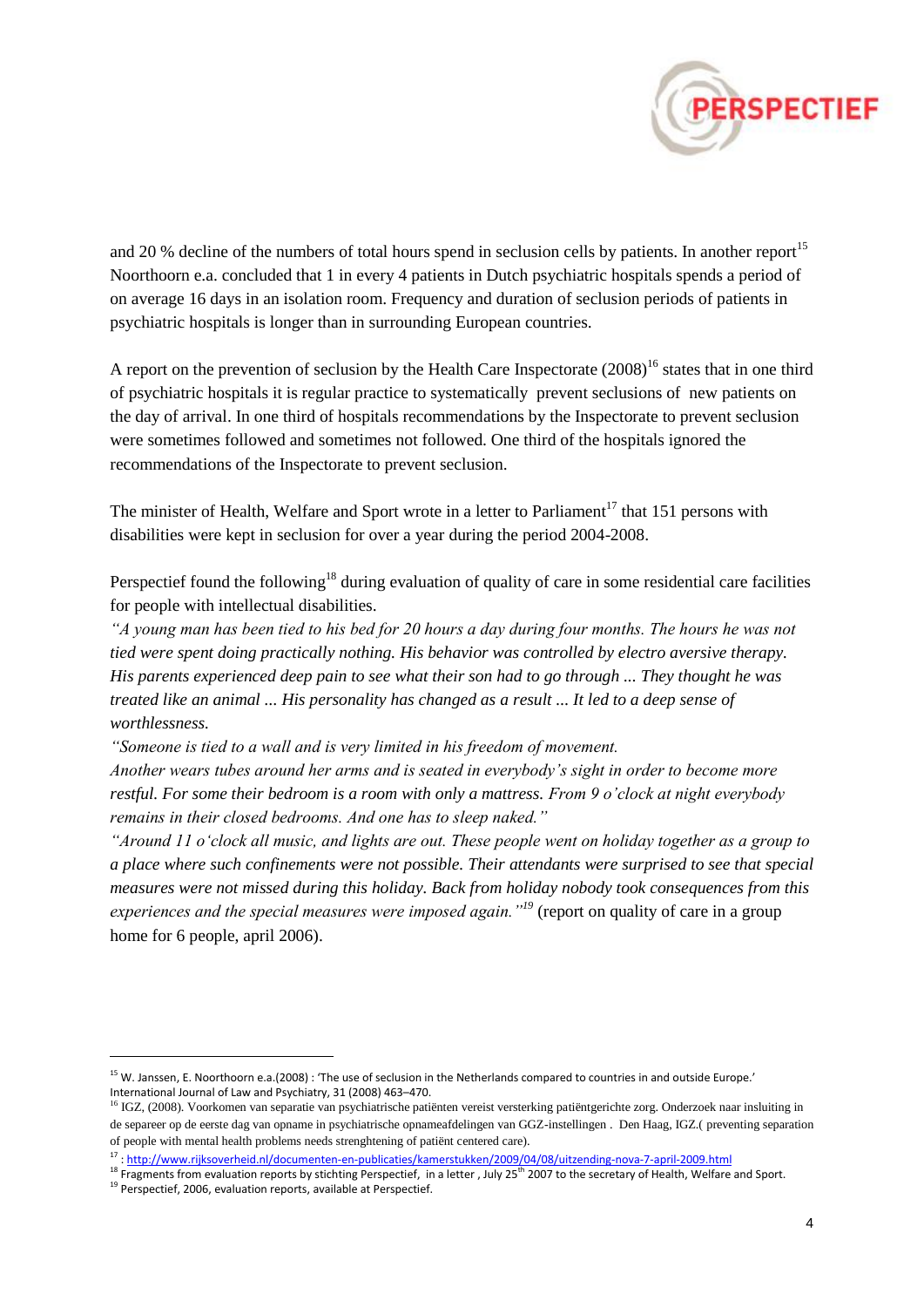

#### **Protection of Family life and support for children to ensure life in a family.**

Both the UN Convention on the Rights of Persons with Disabilities and the UN Covenant on Civil and Political Rights grant protection of family life and that states should secure such support that children with disabilities are not forcibly separated from their families.

In the Netherlands an unknown number of children are admitted in residential care institutions. There are statistics on the number of children declared eligible for residential care: in 2010 that was the case for 3600 children with disabilities<sup>20</sup>. Residential care can be given as an individualized budget, in order to provide the necessary support within the family so it cannot be said with certainty that all 3600 children eligible to residential care actually live in institutions. Nevertheless it is clear that children with disabilities do live in institutions in considerable numbers. The General Act on Extraordinary Healthcare Costs  $(AWBZ)^{21}$  implicitly supposes that people in residential care live in groups. The financing of care facilities is explicitly based on group living. The General Act on Extraordinary Healthcare Costs does not contain the right to care and support to enable family life. There is one family who had to appeal before the high Court of Appeal in order to gain a (high enough) care budget to help them finance care for their child with a severe disability within their family.<sup>22</sup>

#### **The right to independent living and personal mobility**

Article 19 of the UN CRPD is on independent living in society with equal choice for people with disabilities to choose freely where and with whom to live and access public services in society. In the Netherlands there is support to enable independent living and access to public services for people with disabilities based on mainly two acts: 1967 General Act on Extraordinary Healthcare Costs  $(AWBZ)^{23}$ and the 2006 Social Support Act  $(WMO)^{24}$ . Income benefits and rent benefits are available for people with disabilities. The Act on Equal Treatment on Grounds of Disability or Chronic illness 2003<sup>25</sup> covers the ground of employment, education and housing.

For people with physical disabilities and minor intellectual disabilities participation is monitored by Research Agency Nivel<sup>26</sup>. The monitor shows that people with physical disabilities have a lower participation rate in employment, leisure activities and public transport<sup>27</sup>.

People with more severe intellectual disabilities and mental health problems are not monitored by Nivel or other Agencies such as the Dutch Central Bureau for Statistics in the Labour Force Statistcs<sup>28</sup>.

 $\overline{a}$ 

[http://wetten.overheid.nl/BWBR0014915/geldigheidsdatum\\_26-11-2011](http://wetten.overheid.nl/BWBR0014915/geldigheidsdatum_26-11-2011)

<sup>20</sup> Beleidsmonitor (policymonitor) CIZ: http://www.ciz.nl

<sup>&</sup>lt;sup>21</sup> 1967: Algemene Wet Bijzondere Ziektekosten AWBZ (General Act on Extraordinary Healthcare Costs) <http://wetten.overheid.nl/BWBR0002614>

<sup>22</sup> October 2009, Centrale Raad van Beroep: LJN: BK4423, Centrale Raad van Beroep , 09/4232 AWBZ-VV

<sup>23&</sup>lt;br>23 1967: Algemene Wet Bijzondere Ziektekosten AWBZ<http://wetten.overheid.nl/BWBR0002614>

<sup>&</sup>lt;sup>24</sup> 2006, Wet Maatschappelijke Ondersteuning[: http://wetten.overheid.nl/BWBR0020031](http://wetten.overheid.nl/BWBR0020031)

<sup>25</sup> 2003: Wet gelijke behandeling op grond van handicap of chronische ziekte:

<sup>&</sup>lt;sup>26</sup> Participation monitor[: http://www.nivel.nl/pdf/participatiemonitor2011.pdf.](http://www.nivel.nl/pdf/participatiemonitor2011.pdf)

<sup>27</sup> see also Aned Report on the social inclusion and social protection of disabled people in European countries, Netherlands

<http://www.disability-europe.net/content/aned/media/NL%20social%20inclusion%20report.pdf>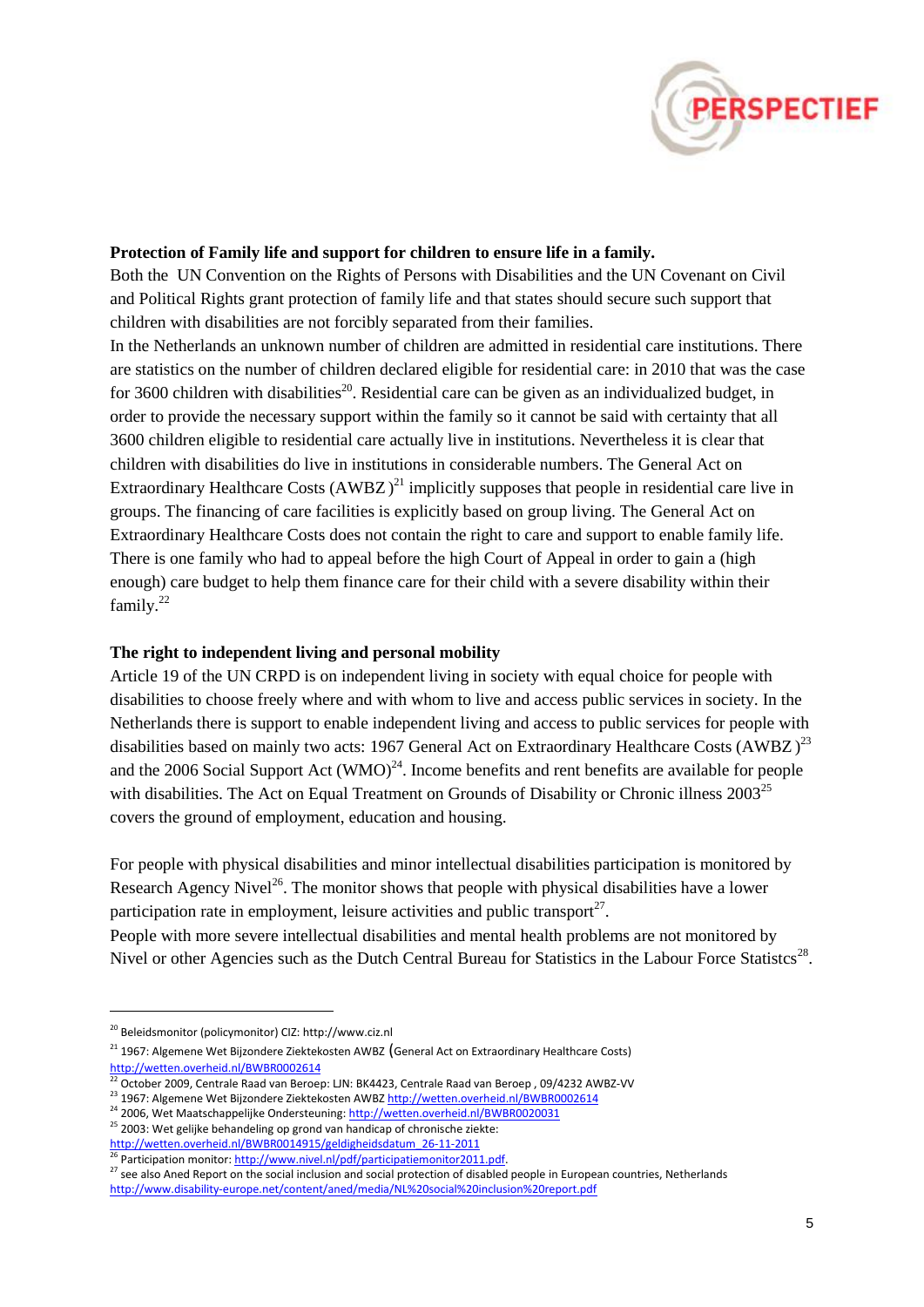

No systematic gathering of data is done on the life of people with intellectual disabilities and mental health problems.

Based on some research reports we know that people mental health problems who are dependent on professional support and care, lead a very isolated life. According to a meta-analysis survey of the findings of four different surveys, among 3,000 people with mental health problems,<sup>29</sup> at least 35% of them experience unfulfilled wishes when it comes to having friends, a sense of purpose in life, work or useful activities, and intimate relationships. The researchers state that these findings give a representative image of the state of care and support to people with mental health problems in the Dutch population who need professional care. According to Van Weeghel, professor of rehabilitation and participation,  $30$  only 12% of the 110,000 people with mental health problems who receive care in the Netherlands have paid work. Of this group under psychiatric care, 50% have no other structured daily activity. Most are socially isolated. According to van Weeghel, isolation is as much a result of barriers in society as it is of their mental health problem.

People with high need for support (eligible for residential care) meet barriers in Dutch legislation which hinders their participation in society and an independent life. One such barrier can be found in the 2006 Social Support Act (WMO). Local municipalities are responsible for providing support based on this act. When deciding on individual requests for support local municipalities may take into account provisions that can be provided based on other Acts such as the 1967 General Act on Extraordinary Healthcare Costs (AWBZ ). This can and sometimes does lead to refusal of support such as support in regular school<sup>31</sup> or housing adaptations if a person is eligible for special school or residential care. It does not matter whether a person actually applies for or is provided with these other provisions. In one court case a young woman was denied housing adaptations because she could have moved to a institution. $32$ 

A barrier which hinders a large number of people is found in the General Act on Extraordinary Healthcare Costs. This act recognizes two groups within eligibility criteria. One group is not entitled for residential care and receives support based on individual needs. One group is considered to be in high need for support and is then eligible for residential care. People with disabilities cannot choose themselves to belong to either of these groups. The choice is up to the independent Agency CIZ who decides on care eligibility in all cases.

<sup>&</sup>lt;sup>28</sup> ANED Report on the employment of disabled people in European countries[: http://www.disability](http://www.disability-europe.net/content/aned/media/NL%20Employment%20report.pdf)[europe.net/content/aned/media/NL%20Employment%20report.pdf](http://www.disability-europe.net/content/aned/media/NL%20Employment%20report.pdf)

 $^{29}$  Kroon e.a, 2009. Zorg en leefsituatie van mensen met ernstige psychische stoornissen. Informatie uit regionale monitors. (Care and life situation of people with severe mental problems. Information from regional monitors). Utrecht, Trimbos Instituut.

<sup>30</sup> Prof.dr. J. van Weeghel: Inaugural speech, Sept 2010 University of Tilburg: http://www.sozio.nl/haal-mensen-met-ernstige-psychischeaandoeningen-uit-sociaal-isolement/1023736

<sup>&</sup>lt;sup>31</sup>Research for Fundamental Rights Agency: Stichting Down Syndroom knows examples of parents who did not receive support on a regular school because they had the theoretical option of a special school. Barrister M. Vermaat [\(http://www.woudenberg.nl\)](http://www.woudenberg.nl/) handled a case of a woman who was refused support by local council because she had the option to move to residential facilities.

<sup>&</sup>lt;sup>32</sup>U Barrister M. Vermaat [\(http://www.woudenberg.nl\)](http://www.woudenberg.nl/) handled a court case of a woman who was refused support by local council because she had the option to move to residential facilities.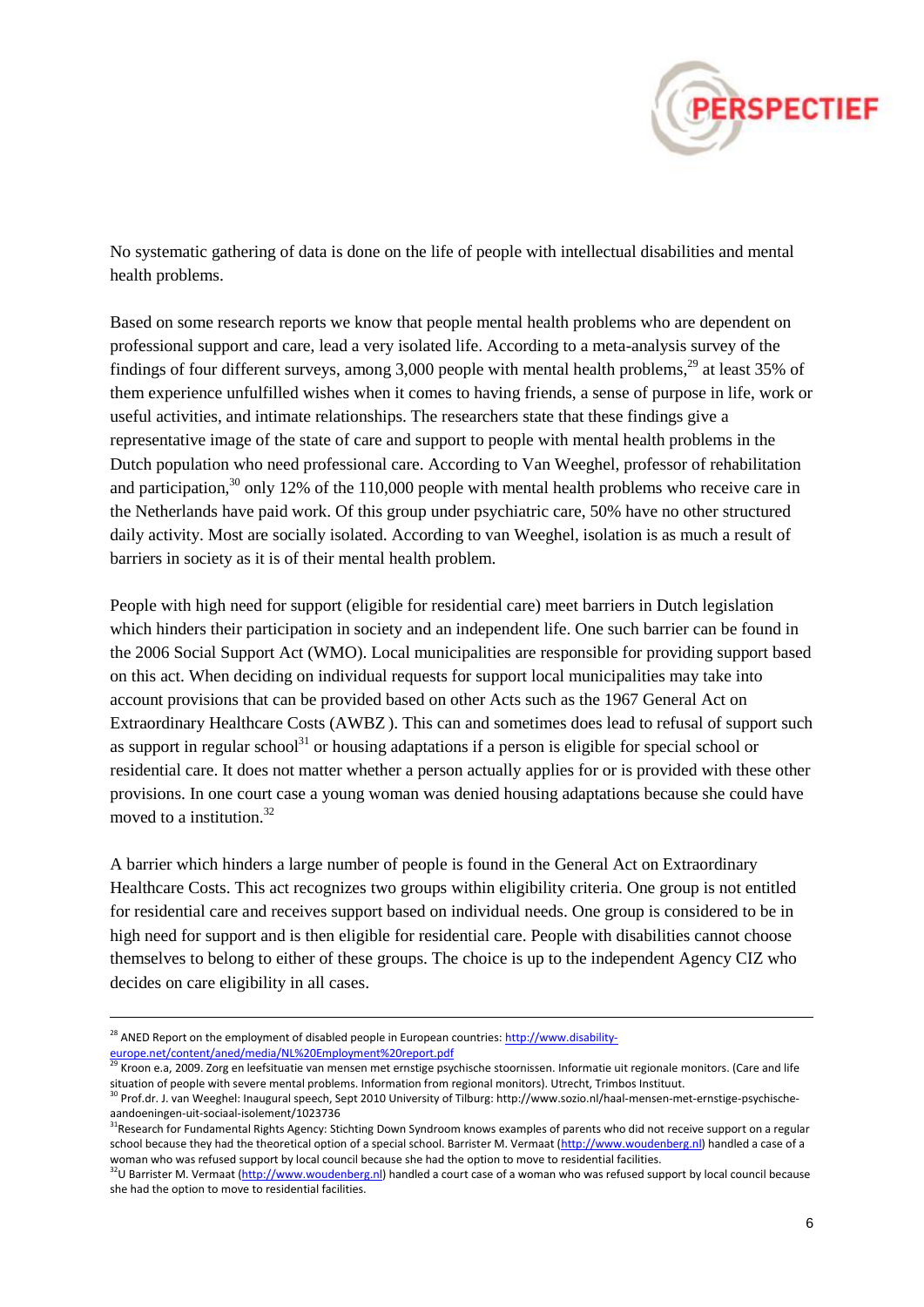

People who are entitled to residential care receive support based on the assumption people live in groups and share their support. The General Act on Extraordinary Healthcare Costs does not contain a right to support to enable independent living arrangements or for children the right to live within the family. The assumed group living and sharing arrangements is part of the financial regulations and the formal eligibility criteria for residential care. $33$ 

The national government does not endorse a formal policy or use specific measures to promote community or independent living for people with disabilities. The policy aim is to make it possible for people with disabilities to live at home and within their communities "for as long as possible".<sup>34</sup>

The result is that residential care budgets can be lower for residential care per person (because support is shared in groups) than care budgets for people who are considered able to live independently. The Health Care Insurance Board CVZ ruled in a verdict in a appeal case in which new financial arrangements for residential care lead to a lower care budget the before for people living independently: "being eligible for residential care means that less care at home if possible then for the same person living in an institution.*" 35*

In building regulations<sup>36</sup> for residential care facilities group living of 6 persons is the preferred options but group living for 7 to 8 persons is allowed in new facilities and group living arrangements for 10 persons is allowed in older facilities. National Government policy opts to provide every person in residential care facilities for people intellectual disabilities with a private bedroom. In 2010 this private bedroom had yet to be provided to 4445 persons.<sup>37</sup>

Person eligible for residential care can opt for an individualized care budget. This allows to provide care in independent living arrangements. Every individualized budget for residential care is 75% of the budget that individual would receive within a care facility. A budget is therefore 75% of the budget for group living in residential facilities.

Care providers do provide mainly group living arrangements. Kwartel<sup>38</sup> estimates that  $152.000$  people younger than 65 years of age, get long term care based on the General Act on Extraordinary Healthcare Costs. Of this group 70.000 are deemed to be dependent on residential care. In another study Klerk (2002)<sup>39</sup> estimated that 40% of people with an intellectual disability lives in large residential care settings, 30 % live in small group homes of care providers in the community and 30%

<sup>34</sup> Schoonheim, J. (2009) *ANED country report on the implementation of policies supporting independent living. Academic Network of* European Disability Experts (ANED). <sup>35</sup> CVZ februari 2008, 27088373 (28015027

[indicatie+en+extramurale+indicatie.pdf](http://www.cvz.nl/binaries/live/cvzinternet/hst_content/nl/documenten/standpunten/2008/sp0802+zzp-indicatie+en+extramurale+indicatie.pdf)

<sup>33</sup> 1997 Zorgindicatiebesluit<http://www.st-ab.nl/wetawbzorzib.htm> and 2011 Beleidsregels AWB[Z http://www.ciz.nl/sf.mcgi?5844](http://www.ciz.nl/sf.mcgi?5844)

[http://www.cvz.nl/binaries/live/cvzinternet/hst\\_content/nl/documenten/standpunten/2008/sp0802+zzp-](http://www.cvz.nl/binaries/live/cvzinternet/hst_content/nl/documenten/standpunten/2008/sp0802+zzp-indicatie+en+extramurale+indicatie.pdf)

<sup>&</sup>lt;sup>36</sup> College Bouw Zorg 2003: Monitoring Gebouw kwaliteit in de gehandicaptenzorg

http://www.bouwcollege.nl/Pdf/CBZ%20Website/Publicaties/Uitvoeringstoetsen/Gehandicaptenzorg/ut555.pdf

<sup>&</sup>lt;sup>37</sup> Letter to Parliament from the minister of Health, Welfare and Sport, 30597, nr 158.

<sup>38</sup> Kwartel, Brancherapport gehandicaptenzorg 2009, Utrecht, Prismant

<sup>39</sup> Klerk 2002, Rapportage Gehandicapten, Sociaal Cultureel Planbureau (SCP) in: Aned Country Report on the implementation of policies supporting independent living for disabled people, Academic Network of European Disability Experts (ANED).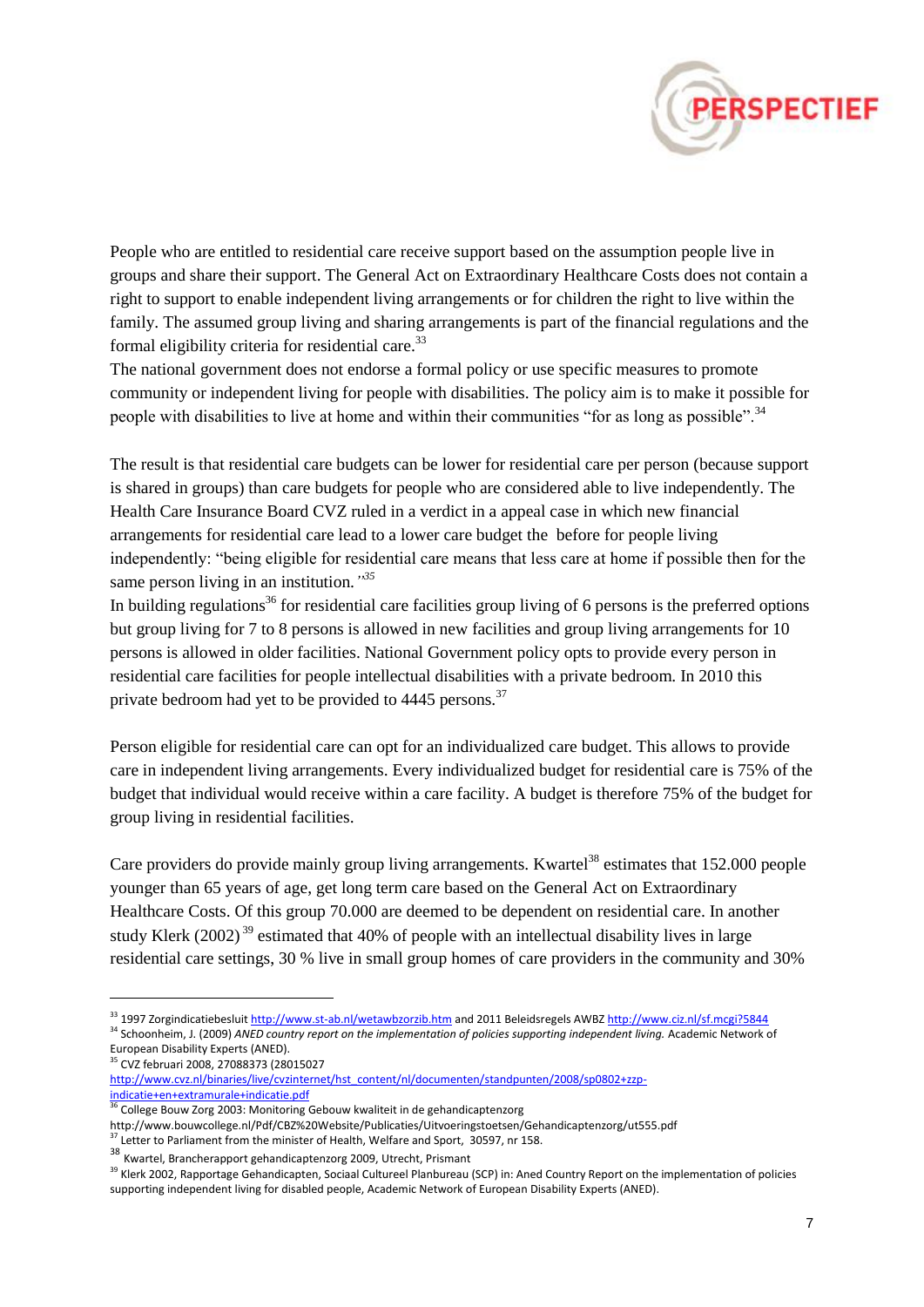

live with parents or other family members. Independent living is rarely seen with people with severe intellectual disabilities.

A study by Perspectief<sup> $40$ </sup> shows that persons with intellectual disabilities who moved from large residential setting to group home living in the community, could only partially decide where to live, were in majority not allowed to choose their home mates and were never allowed to choose for independent living. Nivel<sup> $41$ </sup> reported that people moving from large residential setting to small group homes did not regard themselves better or worse off. They did complain about the forced sharing of their housing, about the noise, the lack of privacy and not enough friendly ties with their home mates.

The result of above mentioned lack of formal policies endorsing independent living, the assumption in financial regulations that care facilities are to be shared through forced group living, the building regulations, the lack of the right to opt for adequate support in independent living arrangements is that people with more severe disabilities cannot live independently and have poor access to participation in the community. The group for whom group living is the only offered option is to be estimated around at least 70.000 people with intellectual disabilities. There is no systematic data gathering on people with severe intellectual disabilities and mental health problems.

### **The right to personal mobility**

Article 20 of the UN CRPD asks states to take measures to ensure personal mobility and provide adequate support for a reasonable price.

Transport providers in the Netherlands are not required to provide accessibility to disabled passengers. The Equal Treatment Act on Disability and Chronic Illness 2003 contains a preliminary provision on public transport, but the specific article has not yet been activated.

In 2011 a Code of Accessible Transport<sup>42</sup> and a time schedule<sup>43</sup> was published based on an agreement between national government and local and regional (transport) authorities and it is as follows: in 2015 70% of all bus travel should be fully accessible for passengers with a disability; in 2011 all buses will have a low floor; in 2015 half of the bus stops should have a platform, as low as the bus floors; in 2015 all train stations must be accessible for people who are blind or deaf; in 2020 70% of train stations (serving 90% of all train passengers) should be fully accessible; in 2015 travel information,

<sup>40</sup> Zwan, Anna van der en Eline Noorman (2010), *Samen werken aan een goed leven. Eindrapport Project Zeggenschap.* http://www.perspectief.org

<sup>&</sup>lt;sup>41</sup> Cardol, M., Speet, M. & Rijken, M. (2007). Anders of toch niet? Deelname aan de samenleving van mensen met een lichte of matige verstandelijke beperking. Participatiemonitor 2006. Utrecht: NIVEL.

<sup>42</sup> *Code Accessible Transport*

<https://zoek.officielebekendmakingen.nl/stb-2011-225.odt> <sup>43</sup> *Time Schedule Accessibility Public Transport*

[http://www.rijksoverheid.nl/onderwerpen/toegankelijk-openbaar-vervoer/maatregelen-voor-toegankelijker-openbaar-vervoer#anker-gelijke](http://www.rijksoverheid.nl/onderwerpen/toegankelijk-openbaar-vervoer/maatregelen-voor-toegankelijker-openbaar-vervoer#anker-gelijke-behandeling)[behandeling](http://www.rijksoverheid.nl/onderwerpen/toegankelijk-openbaar-vervoer/maatregelen-voor-toegankelijker-openbaar-vervoer#anker-gelijke-behandeling)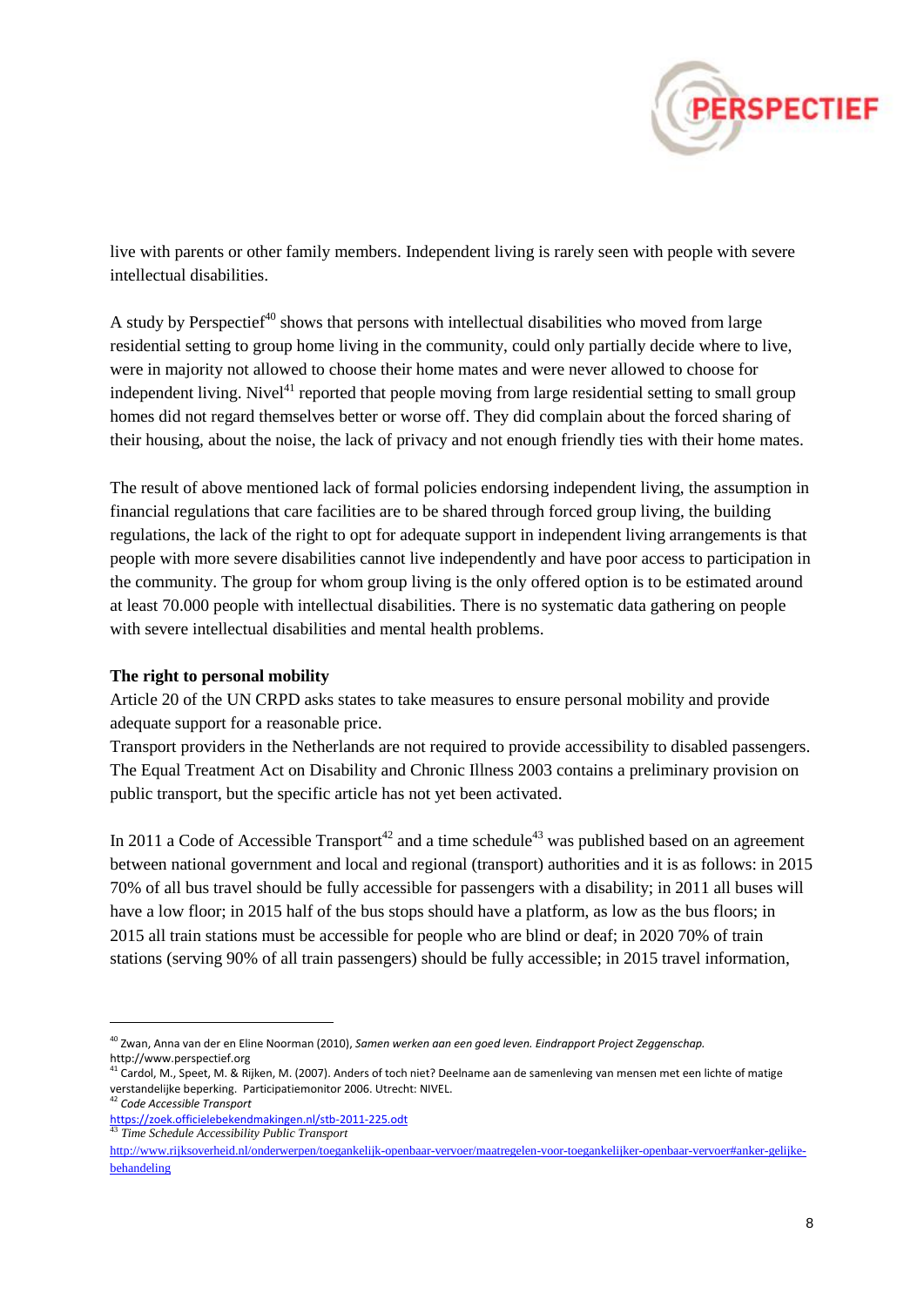

including information on delays, should be accessible. Personal assistants, required by people with intellectual disability or any other disability, may travel with them for free.

This agreement shows that full accessibility will not be reached soon. Special transport is provided to people who cannot access public transport. Local municipalities provide local transport along their own eligibility criteria. Long distance special transport is provided by national government and is limited to 750 kilometers per year and as of 2012 to 450 kilometers per year.

#### **Access to public goods and services**

Article 9 of the UN CRPD concerns equal acces to build environment, public goods and services. The Equal Treatment Act on Disability and Chronic Illness 2003 does not cover the grounds of public buildings, goods nor public services.

The Building Code 2003<sup>44</sup> governs usability (including accessibility) of new or renovated buildings open to the public. Regulations vary from ruling the height of ceilings (at least 2.6 metres) and the width of passageways (at least 1.2 metres). A specific demand on accessibility is that buildings with a total floor surface over 500  $m^2$  should have at least one toilet that is fully accessible with the exception of bars and restaurants, which should have a fully accessible toilet when the floor surface is over 150 m<sup>2</sup>. The Building code contains no sanction in case regulations are violated. There is no research known whether this regulation leads to results.

Websites are not required to be accessible to disabled people in the Netherlands. An awareness raising campaign by national government ended in 2005. National government is striving to make its own websites fully accessible in 2011. A privately run and privately funded Dutch Foundation for Accessibility<sup>45</sup> makes the Web Content Accessibility Guidelines available in Dutch and offers technical support to web builders. The foundation regularly monitors how many websites are accessible. Their monitoring shows that around 50% of website information by national government is fully accessible. At the local level the situation is worse; only 2% of municipalities offer accessible websites, according to a monitor published in June 2011. Of around 3500 official web builders in the Netherlands 100 work according to the Web Content Accessibility Guidelines.

#### **The right to education**

 $\overline{a}$ 

Artcle 24 of the UN CRPD concerns the right to education. Persons with disabilities can access an inclusive, quality and free primary education and secondary education on an equal basis with others in the communities in which they live.

Since 2003 the Dutch special schools are no longer allowed to refuse pupils with intellectual disabilities on the ground of not being educable or being below a certain developmental level.<sup>46</sup>

<sup>44</sup> Building Code 2003 <http://vrom.bouwbesluit.com/default.aspx?AspxAutoDetectCookieSupport=1>

<sup>45</sup> Monitor Accessibility Website[s http://www.accessibilitymonitor.nl/](http://www.accessibilitymonitor.nl/)

<sup>46</sup> Tadema, A. C. (2007). From policy to practice : developments in the education of children with profound intellectual and multiple disabilities, Groningen, proefschrift RUG.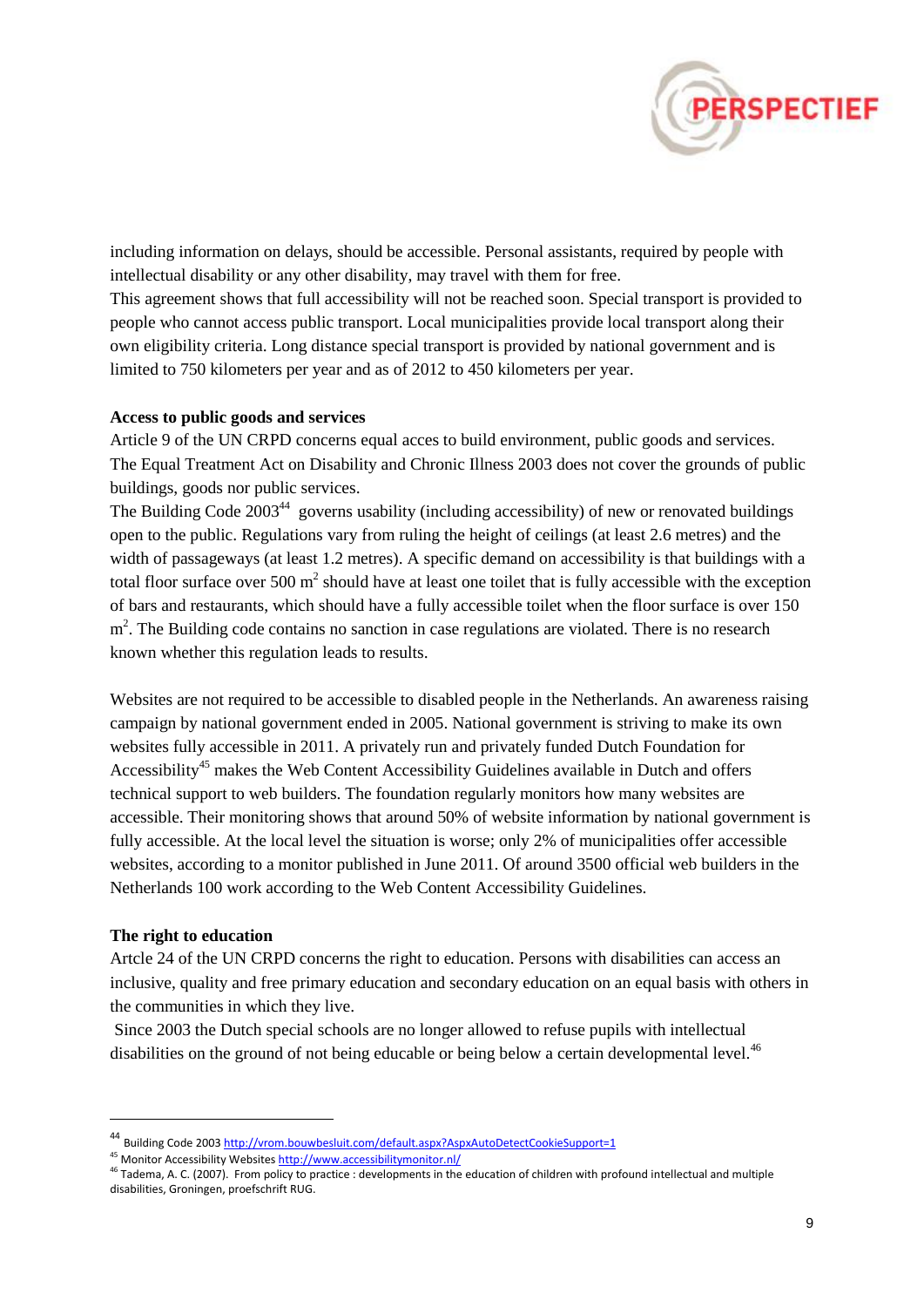

Nevertheless it is estimated that 2500 children with severe disabilities are exempted of compulsory education and receive care in daycare centers.<sup>47</sup> The right to education is thus denied to this group.

The Equal Treatment Act on Disability and Chronic Illness 2003 has prohibited discrimination on the ground of disability in vocational education since 2003 and extended its scope to primary and secondary education since 2009. On the basis of the Equal Treatment Act schools are required to admit students who can meet the academic requirements and for whom adaptations are within reason and the means of the specific schools. Primary schools cannot ask for academic requirements. Parents can opt for mainstream or special primary schools. In a study by De Graaf<sup>48</sup> 30% of parents of pupils with Down Syndrome in special schools said they only choose special schools because mainstream school had refused to admit their children.

Secondary schools can ask academic requirements or intellectual level of new pupils and usually do. Meeting academic requirements means that almost all secondary schools will not admit pupils with intellectual disabilities. According to an interpretation in 2005 of the Minister of Education, laid down in answers to written questions from members of parliament<sup>49</sup>, schools for secondary education are by law required to refuse pupils who do not meet all academic requirements. Not many children with disabilities visit mainstream school. In 2010 80 % of pupils with an intellectual disability and 66 % of all pupils with mental health or behavioural problems went to separate special schools.<sup>50</sup>

Pupils with a disability have had since 2003 the right to receive a pupil bound budget based on the Pupil Bound Budget Act 2003<sup>51</sup> when they choose a regular school. These pupil bound budgets will be abolished as of 2013, according to a proposed new Appropriate Education  $Act^{52}$ . This Act rules that parents may express their wish for either mainstream or special schools but that school boards will have discretionary freedom to decide if a specific child with a disability is to be educated in a regular or a special school within the district. The school board will furthermore decide to which schools the means for support for students with disabilities will be allocated. School boards can thus influence the choice where students with a disability will receive their education.

The Equal Treatment Act prohibits discrimination on the ground of disability in employment and vocational education since 2003. Provisions for support in vocational education and employment are

<sup>&</sup>lt;sup>47</sup> Veen. D. van (2009). Onderwijs en zorg voor ernstig meervoudig of complex gehandicapte kinderen/jongeren van cluster 3-scholen. (education and care for multiple disabled children. WEC-Raad / VGN. Utrecht

 $\overline{4}$  G. de Graaf: Gewoon of Speciaal 2010, (Mainstream or special) ISBN 978-90-8161271-1-5.

<sup>49</sup> Eysink and Smits 2040513260 (April 20th 2005) en Aasted-Madsen – Van Stiphout 2040513120 (april 15th 2005).

 $50$  Smits, J. (2010) ANED report on equality of educational and training opportunities for young disabled people in the Netherlands, www.disability-europe.net

<sup>&</sup>lt;sub>51</sub> Act Pupilbound Budget: Wet Leerlinggebonden Fianciering [http://wetten.overheid.nl/BWBR0015972/geldigheidsdatum\\_27-11-2011](http://wetten.overheid.nl/BWBR0015972/geldigheidsdatum_27-11-2011)

<sup>52</sup> Appropriate Education Ac[t http://www.passendonderwijs.nl/](http://www.passendonderwijs.nl/)